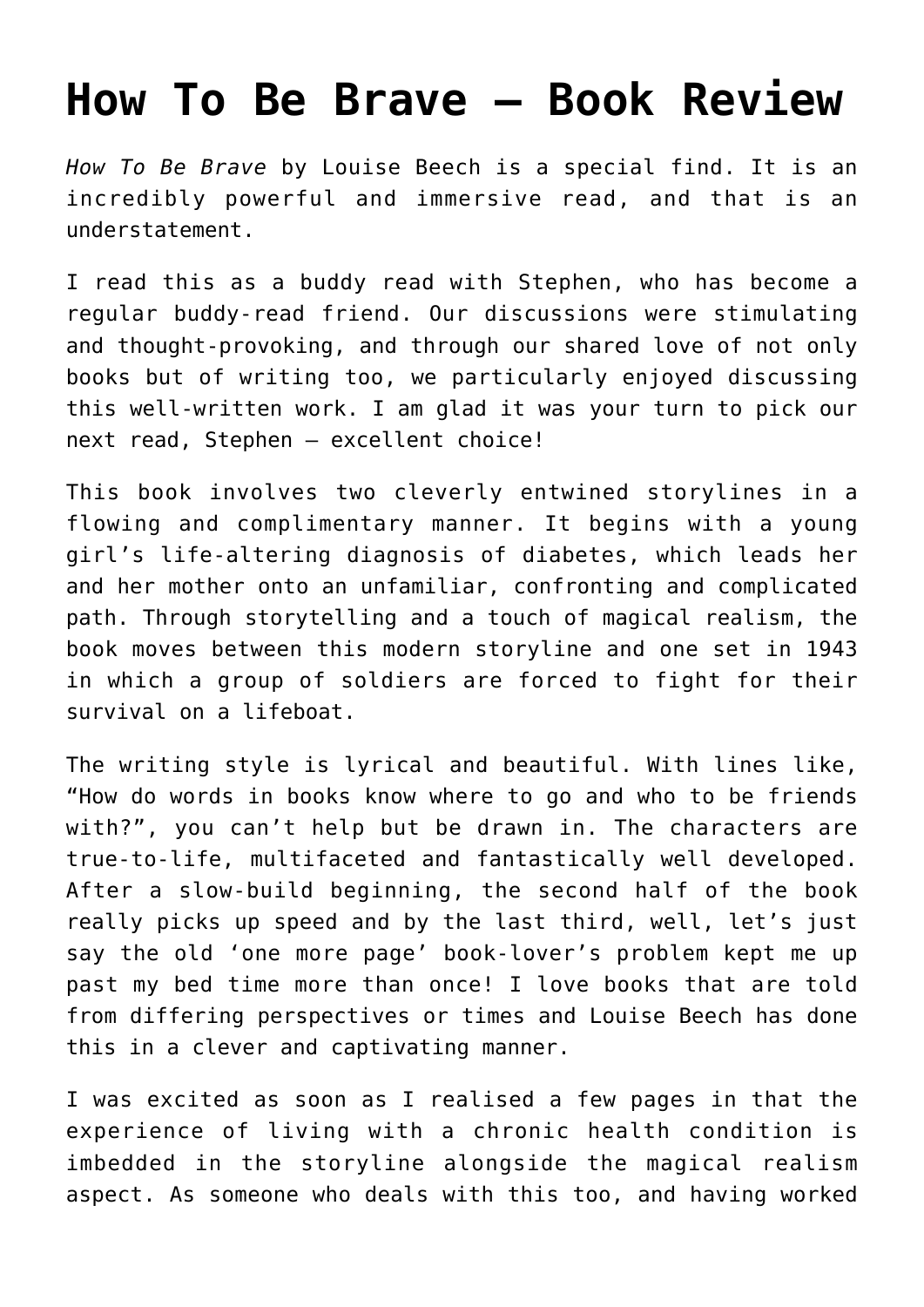as a nurse, I am always interested to see how an author portrays it and am enthusiastic about the notion of increasing people's understanding of these issues. In saying that, I occasionally found myself wanting there to be another element in the modern storyline outside that which focused on Rose's health because it became a little repetitive at times, however this was only a minor issue.

The book's blurb describes it as "an extraordinary true account of bravery and a fight for survival in the Second World War", and the author tells of her experiences with her own daughter's health. However, I went into this book thinking that it was written loosely based on what happened during the war. This alone had a huge impact on me and my reading experience, knowing that what these characters were going through was similar to what men in real life actually dealt with. It was only when I read the afterword that I realised this story is heavily drawn from the author's own grandfather's experience and is very close to the truth. The power of this book grew exponentially. I can not remember a book that has literally made me say "wow" as I finished the final line. (My brother found it quite amusing that I went to a quiet room and lay down to contemplate the story and the truth behind it!).

Louise Beech reached out to Stephen and I and shared photos with us. This added to the reading experience, not only because it is always great to interact with an author, but because we had been picturing a certain type of lifeboat that turned out to be bigger than what Louise's photos demonstrated. Again the impact and reality of this book hit.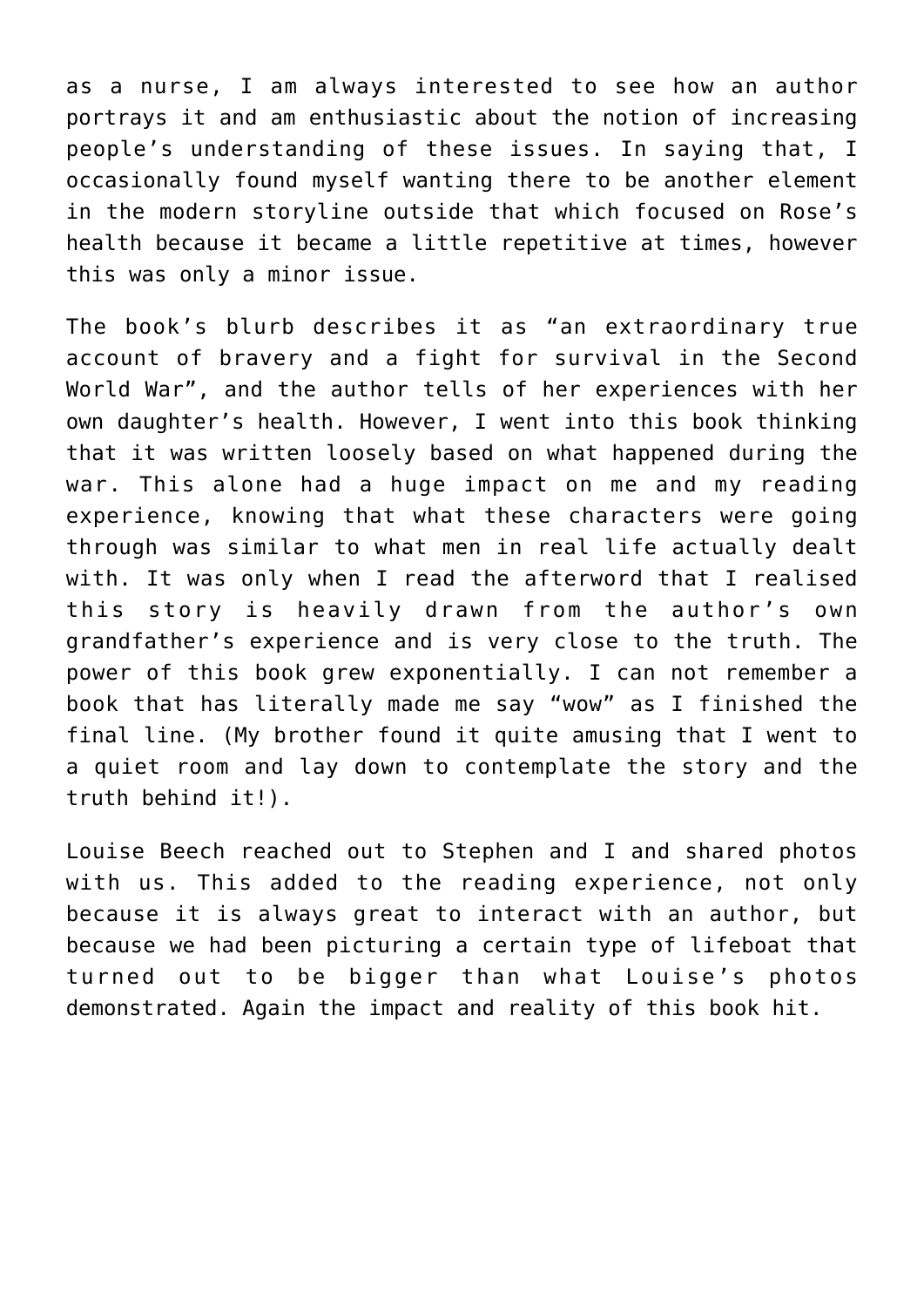

The type of boat that I was picturing as I read.



The actual size of the boat Louise's grandfather was on.